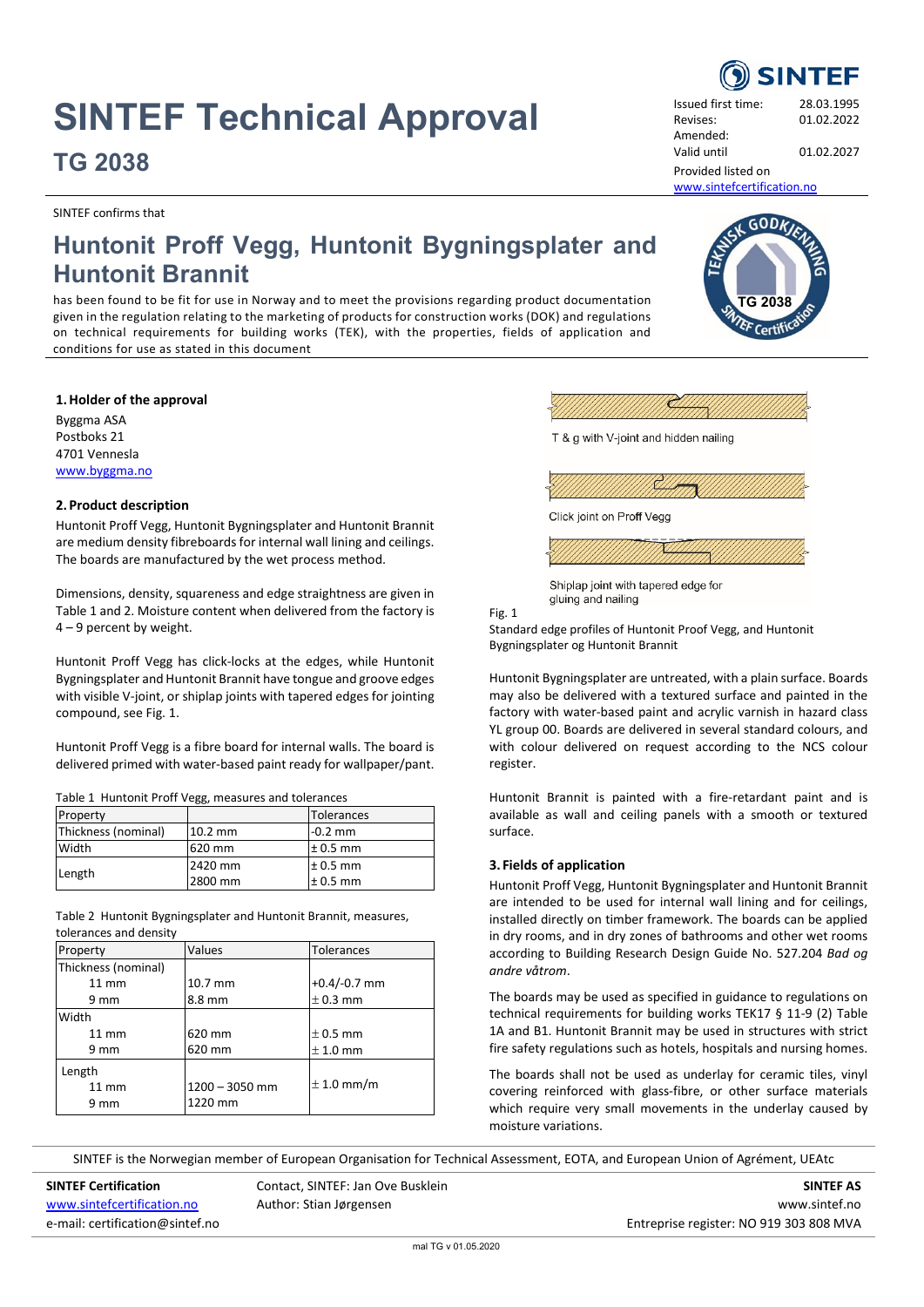#### Table 3

# Huntonit Proff Vegg, Huntonit Bygningsplater and Huntonit Brannit, product properties

| Property                                                                                                     | Test method   | Declaration of performance <sup>1)</sup> |                                                    | Control limit <sup>2)</sup>            |                                                    | Unit                                   |
|--------------------------------------------------------------------------------------------------------------|---------------|------------------------------------------|----------------------------------------------------|----------------------------------------|----------------------------------------------------|----------------------------------------|
|                                                                                                              |               | Huntonit<br>Proff Vegg                   | Huntonit Bygningsplater<br><b>Huntonit Brannit</b> | Huntonit<br>Proff Vegg                 | Huntonit Bygningsplater<br><b>Huntonit Brannit</b> |                                        |
| Bending strength<br>- Thickness 11 mm<br>- Thickness 9 mm                                                    | EN 310        | 15                                       | 15<br>15                                           | $\geq 15$<br>$\geq 15$                 | $\geq 15$<br>$\geq 15$                             | N/mm <sup>2</sup><br>N/mm <sup>2</sup> |
| Modulus of elasticity<br>Thickness 11 mm<br>Ŀ.<br>$T$ :                                                      | EN 310        |                                          |                                                    | $2521^{3}$<br>$3175^{3}$               | $2443^{3}$<br>2879 3)                              | $N/mm^2$<br>N/mm <sup>2</sup>          |
| Thickness swelling. 24 hours<br>Thickness 11 mm                                                              | EN 317        | 15                                       | 15                                                 | $\leq 15$                              | $\leq 15$                                          | %                                      |
| Density                                                                                                      | <b>EN 323</b> | $\leq 840$                               | $\leq 840$                                         | $\leq 840$                             | $\leq 840$                                         | kg/m <sup>3</sup>                      |
| Moisture movement in the<br>plane of the board.<br>30-90 % RH<br>Thickness 11 mm                             | <b>EN 318</b> | $\leq 0.3$                               | $\leq 0.3$                                         | $\leq 0.3$                             | $\leq 0.3^{3}$                                     | %                                      |
| Tensile strength<br>perpendicular to the plane of<br>the board<br>Thickness 11 mm                            | EN 319        | 0.10                                     | 0.10                                               | $\geq 0.10$                            | $\ge 0.10$                                         | N/mm <sup>2</sup>                      |
| Axial withdrawal of screws<br>- Thickness 11 mm<br>- Thickness 9 mm                                          | <b>EN 320</b> | 0.92                                     | 1.45                                               | 0.92 <sup>3</sup>                      | 1.45 <sup>3</sup><br>1.35 <sup>3</sup>             | kN<br>kN                               |
| <b>Squareness</b><br>Thickness 11 mm                                                                         | EN 324-2      | $\overline{\phantom{a}}$                 | $\overline{\phantom{a}}$                           | $\pm$ 1.0 mm/m                         | $± 1.0$ mm/m                                       | mm/m                                   |
| Edge straightness<br>Thickness 11 mm                                                                         | EN 324-2      |                                          |                                                    | $\pm$ 0.5 mm/m                         | $\pm$ 0.5 mm/m                                     | mm/m                                   |
| Water vapour resistance<br>(painted/primed board)<br>Thickness 11 mm<br>$s_d$ -value                         | EN 12572      | $\leq 1$                                 | $\leq 1$                                           | 0.57 <sup>3</sup>                      | 0.97 <sup>3</sup>                                  | m                                      |
| Hard body impact resistance.<br>max falling height steel ball<br>Thickness 11 mm                             | NT Build 066  |                                          |                                                    | 3.5 <sup>3</sup>                       | 3.5 <sup>3</sup>                                   | m                                      |
| Surface hardness, steel ball<br>indentation<br>- At load 250 N<br>- Permanent indentation<br>Thickness 11 mm | NT Build 059  | 0.4                                      |                                                    | 0.35 <sup>3</sup><br>0.04 <sup>3</sup> | 0.4 <sup>3</sup><br>0.1 <sup>3</sup>               | mm<br>mm                               |

1) Manufacturers Declaration of Performance, DoP

<sup>2)</sup> Control limit shows values that the product has to satisfy during internal factory production control and audit testing

3) Results from type testing

L=Longitudinal T=Tranversal

#### **4. Properties**

#### *Material properties*

Huntonit Proff Vegg, Huntonit Bygningsplater and Huntonit Brannit conform to the requirements for boards type MBH in EN 622-3. Material properties are shown in Table 3.

#### *Reaction to fire*

Classification is in accordance with EN 13501-1 and applies to mechanically fastened boards with tongue and groove joints.

Unpainted Huntonit Bygningsplater with a minimum thickness of 9 mm have fire protection class D-s2, d0 for installation without underlying cavities. Unpainted Huntonit interior panels have fire protection class D-s2, d2 when installed with a closed or open cavity not larger than 22 mm behind the board.

Huntonit Bygningsplater, pre-painted from the factory and with a thickness of 11 mm, satisfy fire protection class D-s1, d0. The classification applies when mounting on substrates with fire protection class A1 or A2-s1, d0 with a density of at least 38 kg /  $m<sup>3</sup>$ and applies both with and without cavities behind the plate. The building boards must be mechanically fastened to the substrate and the classification applies to both horizontal and vertical joints.

Fire technical properties for Huntonit Proff Vegg, finished primed with water-based acrylic paint from the factory, has not been determined.

Huntonite Brannit with a thickness of 11 mm satisfies fire protection class B-s1, d0. The classification applies to mounting on substrates with fire protection class A1 and A2-s1, d0, with a thickness of at least 11 mm and a minimum density of 510 kg /  $m<sup>3</sup>$ , for example gypsum boards with class minimum A2-s1, d0. Huntonit Brannit must be mechanically fastened to the substrate. The classification applies to horizontal and vertical joints, and with and without cavities behind the plate. The cavity can be filled with mineral wool with fire protection class A1 and a minimum density of 37.5 kg / m3.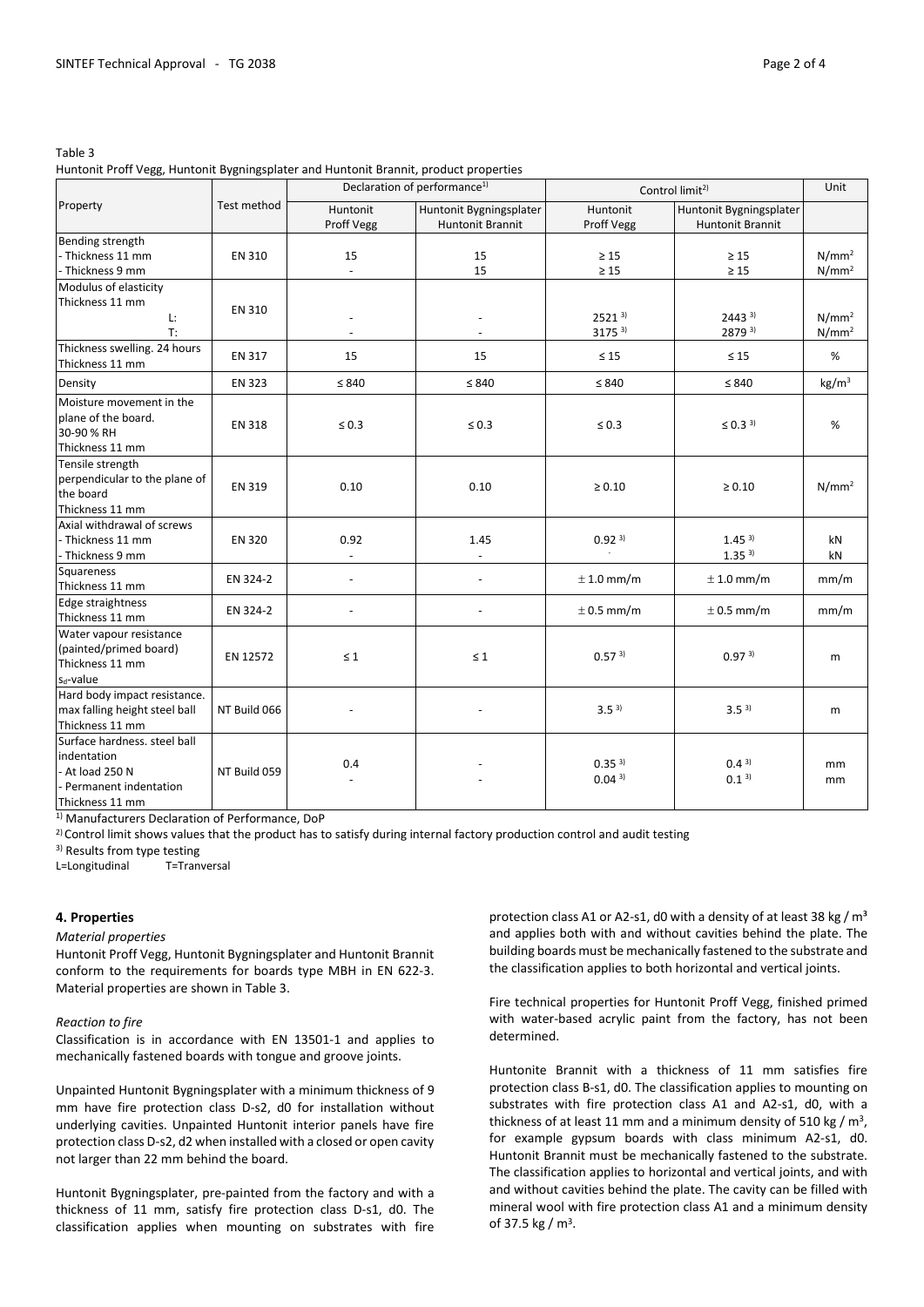# *Resistance to fire*

Huntonit Brannit with thickness of 11 mm satisfy fire resistance class  $K<sub>2</sub>10$  according to EN 13501-2 for all types of underlay, with or without cavity. Panels are fastened by screws minimum dimension 4.2 x 25/35 mm and with a maximum distance of 150 mm.

### **5. Environmental aspects**

#### *Substances hazardous to health and environment*

Huntonit Proff Vegg, Huntonit Bygningsplater and Huntonit Brannit contains no hazardous substances with priority in quantities that pose any increased risk for human health and environment. Chemicals with priority include CMR, PBT or vPvB substances.

#### *Effect on indoor environment*

Huntonit Proff Vegg, Huntonit Bygningsplater and Huntonit Brannit is not regarded as emitting any particles, gases or radiation that have a perceptible impact on the indoor climate, or to have any significant impact on health.

#### *Waste treatment/recycling*

Huntonit Proff Vegg, Huntonit Bygningsplater and Huntonit Brannit shall be sorted as wood. The boards shall be delivered to an authorized waste treatment plant for energy recycling.

#### *Environmental declaration*

An environmental declaration (EPD) has been worked out according to EN 15804 for *Huntonit bygningsplater*. For complete documentation see EPD no. NEPD-2585-1312-NO, [www.epd](http://www.epd-norge.no/)[norge.no.](http://www.epd-norge.no/)

#### Table 3

Environmental product declaration according to EN 15804 for Huntonit painted interior panels. Cradle to gate and end phase (Norway). Functional unit  $1 \text{ m}^2$  (11 mm thick) product life 60 years.

| Indicator                | Verdi                              |  |
|--------------------------|------------------------------------|--|
| Global warming potential | 7,7 kg CO <sup>2</sup> equivalent. |  |
| Total energy consumption | 343 MJ                             |  |

# **6. Special conditions for use and installation**

#### *Huntonit Bygningsplater and Huntonit Brannit*

Huntonit Bygningsplater and Huntonit Brannit shall be installed so late in the building construction period that swelling or bowing due to high moisture levels are avoided.

#### *Huntonit Proff Vegg*

Huntonit Proff Vegg is a climate class 2 board which withstands changes in temperature and humidity well. The board is primed and suitable for both wallpapering and painting.

#### *Installation*

The boards shall be installed according to the recommended principles in Building Research Design Guide No. 543.204 *Montering av gips-, spon- og trefiberplater på vegger og i himlinger* and the manufacturer's installation guide.

The boards can be installed on timber studs or beams spaced max. c/c 600 mm, with the longest side parallel or perpendicular to the stud/beam direction.

Joints perpendicular to the supports do not require separate support, but otherwise all edges must be supported by studs, beams or nogging. Boards with 280 mm width may also be installed at an angle to the underlay.

Celling panels with 600 mm width should be installed parallel to supports spaced max. c/c 600 mm in ceilings to obtain adequate fastening strength. Alternatively, the boards may be installed perpendicular to supports spaced c/c 300 mm. In ceilings boards with 280 mm width may be installed parallel to battens spaced c/c 280 mm, or perpendicular to supports spaced c/c 300 mm. All underlays must be dry and adjusted into plane.

Fastening the boards must be carried out in accordance with the manufacturer's installation guide for the individual product types.

When the boards are applied in wet rooms (dry zones) the surface must be treated with a water repellent paint or covering.

Penetrations in walls with fire rating must be filled with documented products that maintain the fire rating of the wall.

#### *Transport and storage*

The products are to be stored dry, covered and on a flat surface until installation is started.

#### **7. Factory production control**

Huntonit Proff Vegg, Huntonit Bygningsplater and Huntonit Brannit are produced by Huntonit AS, Vennesla, Norge*.*

The holder of the approval is responsible for the factory production control in order to ensure that the product is produced in accordance with the preconditions applying to this approval.

The manufacturing of the product is subject to continuous surveillance of the factory production control in accordance with the contract regarding SINTEF Technical Approval.

Production control of Huntonit Brannit is certified by SINTEF according to EN 13986, certificate No. 1071-CPR-3071.

Production control of Huntonit Proff Vegg and Huntonit Bygningsplater is certified by SINTEF according to EN 13986, certificate No. 1071-CPR-1048.

Huntonit AS has a quality management system certified according to EN ISO 9001 and an environmental management system certified according to EN ISO 14001.

# **8. Basis for the approval**

The evaluation of Huntonit Proff Vegg, Huntonit Bygningsplater and Huntonit Brannit is based on reports owned by the holder of the approval.

The evaluation of design and technical solutions are based on recommendations given in SINTEF Building Research Design Guides.